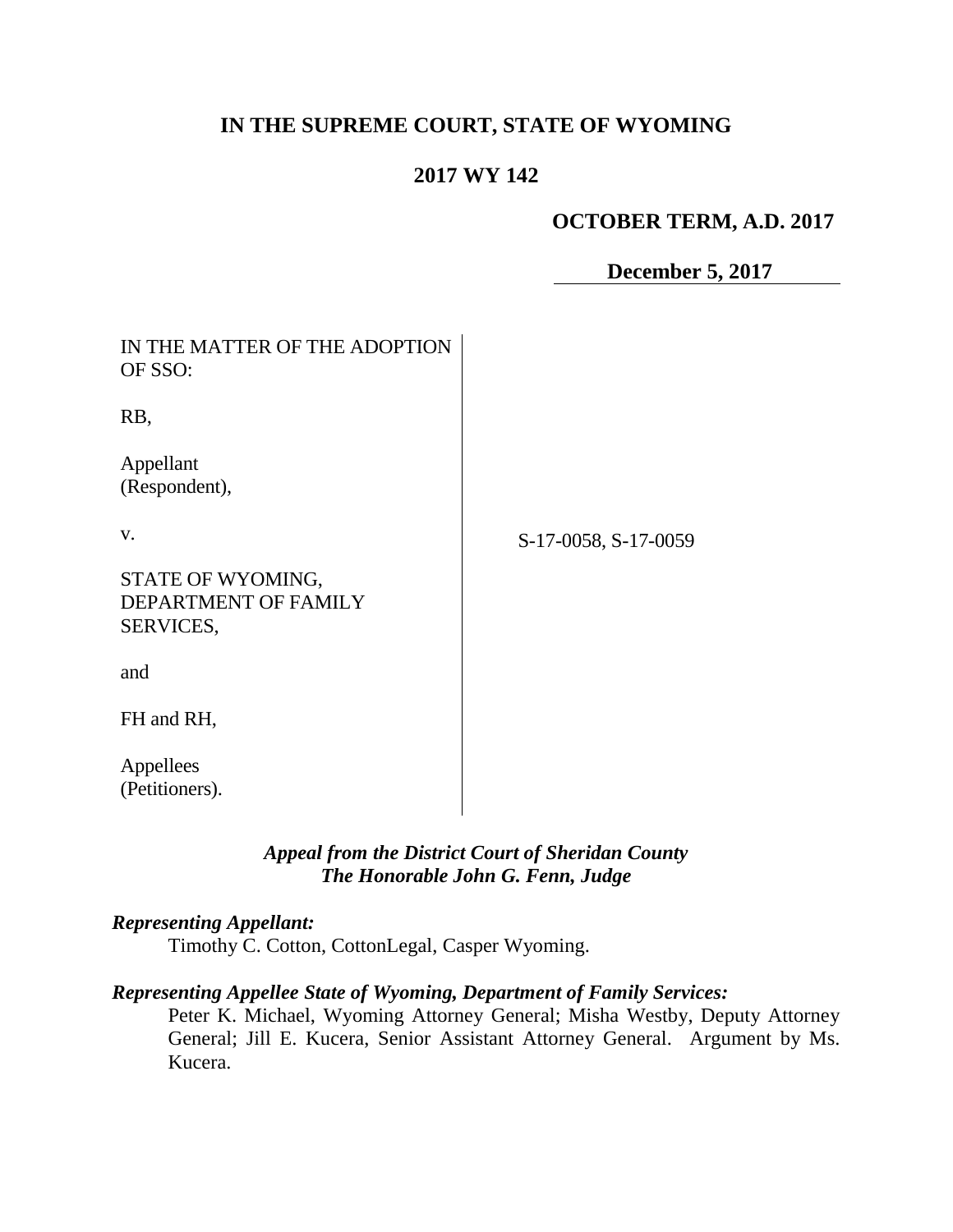## *Representing Appellees FH and RH:*

Anthony T. Wendtland and Debra J. Wendtland, Wendtland & Wendtland, LLP, Sheridan. Wyoming. Argument by Mr. Wendtland.

# *Before BURKE, C.J., and HILL, DAVIS, FOX, and KAUTZ, JJ.*

**NOTICE: This opinion is subject to formal revision before publication in Pacific Reporter Third. Readers are requested to notify the Clerk of the Supreme Court, Supreme Court Building, Cheyenne, Wyoming 82002, of any typographical or other formal errors so that correction may be made before final publication in the permanent volume.**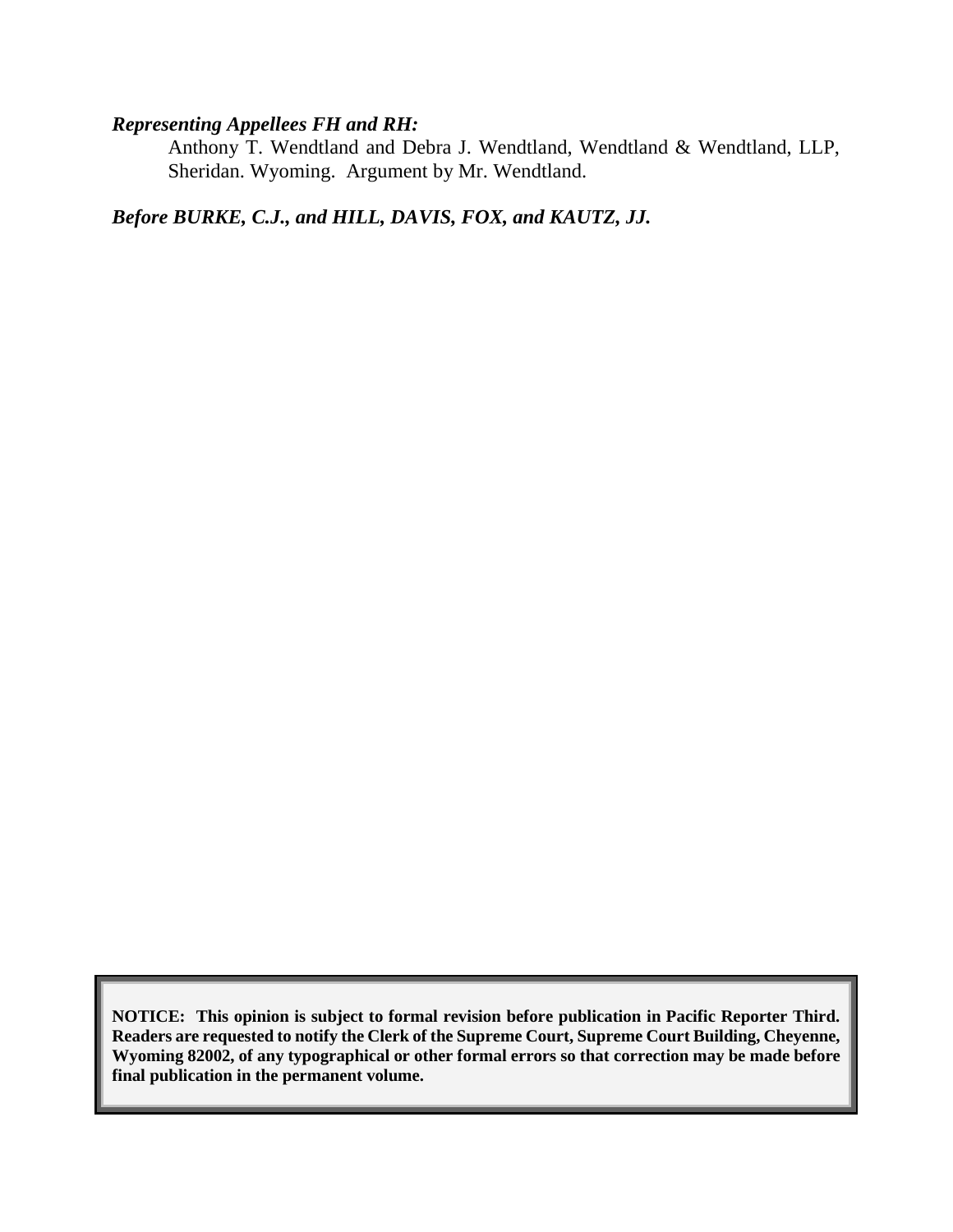### **FOX**, **Justice**.

[¶1] RB, the biological father of SSO, entered an appearance to contest adoption proceedings and SSO's foster parents, the petitioners for adoption, moved to strike his entry of appearance and objection to the adoption. The adoption court determined that RB's parental rights had previously been terminated, granted the foster parents' motion to strike, and granted their petition for adoption. RB appeals and we affirm.

### *ISSUE*

[¶2] The issue is whether RB has standing to challenge the adoption of SSO.

### *FACTS*

[¶3] During her short life, SSO has been the subject of three independent proceedings and two previous appeals to this Court: the Juvenile Case (Fourth Judicial District Juvenile Case No. JV-2013-9, *In Interest of SO*, 2016 WY 99, 382 P.3d 51 (Wyo. 2016) (affirming juvenile court's order denying maternal grandparents' motion seeking to transfer placement of SSO from foster parents to grandparents)), the Termination of Parental Rights Case (the Termination Case) (Fourth Judicial District Case No. CV-2014-324, *In re SSO*, 2015 WY 124, 357 P.3d 754 (Wyo. 2015) (affirming order terminating parental rights of Mother)), and the Adoption Case (Fourth Judicial District Case No. AD-2015-18, petition for writ of review denied, S-16-0087, April 26, 2016). The Adoption Case is the subject of this appeal. The underlying facts are set forth in *In Interest of SO*, 2016 WY 99, ¶¶ 3- 9, 382 P.3d at 52-53, and will be only briefly summarized here.

[¶4] SSO has been in foster care since February 7, 2013, three days after her birth. On September 17, 2014, after efforts of the Department of Family Services (the Department) to reunify SSO with Mother failed, the Department filed its petition seeking to terminate the parental rights of Mother and then unknown father, initiating the Termination Case. Mother had previously identified four potential fathers, all of whom were genetically tested and determined not to be the father of SSO. The Department personally served Mother its petition to terminate and served the unknown father by publication. A trial was scheduled for February 10-13, 2015. Shortly before trial, Mother identified a fifth potential father, RB, appellant here. He was not genetically tested prior to the trial. On March 5, 2015, and while the court's decision on the termination was pending, the Department provided notice to the court that RB had been determined to be the biological father of SSO. On March 13, 2015, the district court entered an order terminating both Mother's and "Unknown Father's" parental rights. Mother appealed the order terminating parental rights, but RB did not. (In fact, RB relinquished his parental rights to SSO "specifically for the minor child to be adopted by [her maternal grandparents]" on August 1, 2015, and he filed notice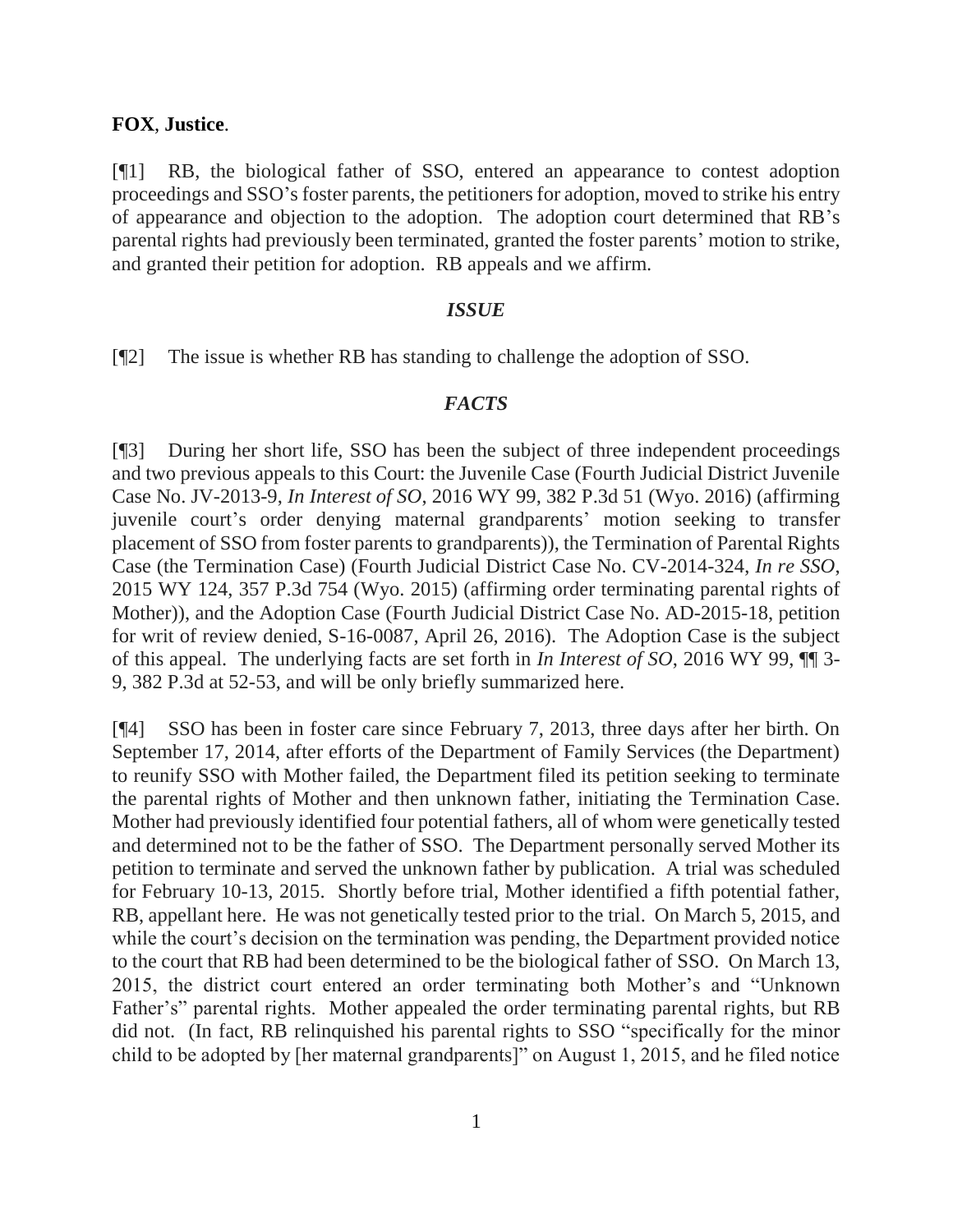of that relinquishment in the Juvenile Case.) This Court affirmed the termination of parental rights order on Mother's appeal. *In re SSO*, 2015 WY 124, 357 P.3d 754.

[¶5] Shortly thereafter, on November 30, 2015, SSO's foster parents, FH and RH, filed a petition for decree of adoption, initiating the Adoption Case. The maternal grandparents attempted to intervene in the Adoption Case, but on March 11, 2016, their motion was denied. The grandparents filed a petition for writ of review with this Court, which was denied on April 26, 2016. On April 28, 2016, RB entered an appearance in the Adoption Case and objected to the foster parents' adoption of SSO. The foster parents filed a motion to strike RB's entry of appearance and objection to the adoption, arguing that RB's parental rights had been terminated and, therefore, he had no standing to object to the adoption. In response, RB argued that he had not properly been served in the Termination Case, that his rights had, therefore, not effectively been terminated, and, consequently, that he had standing to appear in the Adoption Case. On May 23, 2016, the district court stayed the adoption proceedings for 120 days to allow RB to challenge the termination order "in the proper forum" and to give him "time to pursue other judicial remedies that may be available."

[¶6] RB did not challenge the Order Terminating Parental Rights during the 120-day stay. Accordingly, the district court determined that his rights had been terminated and he had no standing to enter an appearance in the Adoption Case or to challenge the adoption, and it granted the foster parents' motion to strike his entry of appearance and objection to adoption. The district court entered a Final Decree of Adoption, granting SSO's foster parents' petition. RB filed separate appeals, of the order granting the foster parents' motion to strike his entry of appearance and objection to SSO's adoption, and of the adoption order, which are consolidated here.<sup>1</sup>

## *DISCUSSION*

## **Does RB have standing to challenge the adoption of SSO?**

 $\overline{\phantom{a}}$ 

[¶7] Adoption proceedings are governed by Wyo. Stat. Ann. §§ 1-22-101 through 203, while Wyo. Stat. Ann. §§ 14-2-308 through 319 regulate terminations of parental rights. Termination and adoption proceedings are separate proceedings brought under different dockets. RB did not attempt to challenge the termination order in the Termination Case directly. Instead, he sought to appear in the Adoption Case and object to the adoption, asserting there that he had not properly been served in the Termination Case. The adoption

<sup>&</sup>lt;sup>1</sup> The order striking his appearance and objection to the adoption became final upon the entry of the Final Decree of Adoption. *In re Adoption of JRH*, 2006 WY 89, ¶ 11, 138 P.3d 683, 686 (Wyo. 2006); *Matter of Adoption of CJH*, 778 P.2d 124, 125 (Wyo. 1989). The two appeals here would have properly been brought in one appeal, from the Final Decree of Adoption. *In re Adoption of JRH*, ¶ 11, 138 P.3d at 686.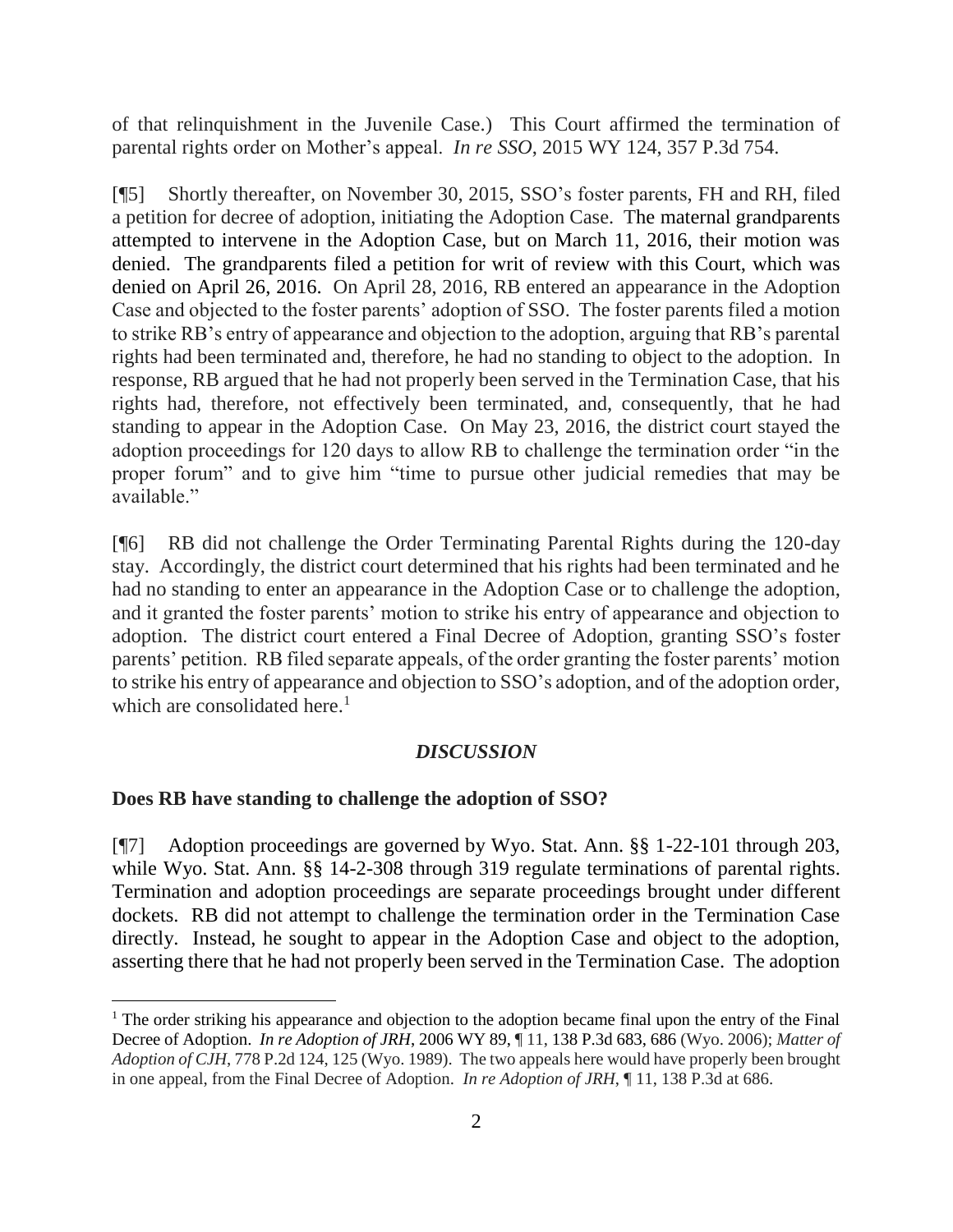court denied his motion, concluding that because his rights had been terminated in the Termination Case, he had no standing.

[¶8] RB claims that the district court in the Adoption Case erred when it held that his parental rights were severed in the Termination Case. He contends that because he was not properly served in the Termination Case, his rights were not terminated. He also argues that since he was incorrectly identified as the "unknown father" instead of the "putative father," the termination order does not terminate his rights. The Department and the foster parents respond that RB's parental rights were terminated in the Termination Case, and that he cannot collaterally attack the termination order in the Adoption Case. The determination of RB's ability to collaterally attack the termination order in the adoption proceedings presents a question of law which we review de novo. *In re Estate & Guardianship of Andrews*, 2002 WY 17, ¶ 15, 39 P.3d 1021, 1025-26 (Wyo. 2002).

[¶9] We have defined a collateral attack as

an attack on a judgment in any manner other than by action or proceeding whose very purpose is to impeach or overturn the judgment, or, stated affirmatively, a collateral attack upon a judgment is an attack made by or in an action or proceeding that has an independent purpose other than impeaching or overturning the judgment.

*Travis v. Estate of Travis*, 79 Wyo. 329, 335-36, 334 P.2d 508, 510 (Wyo. 1959) (citations omitted). "As a general rule, collateral attacks on judgments are not allowed." *Moore v. State*, 2009 WY 108, ¶ 12, 215 P.3d 271, 274 (Wyo. 2009) (internal citations omitted). However, a "judgment rendered by a court without jurisdiction is void and subject to collateral attack." *Id*. (citing *Rogers v. City of Cheyenne*, 747 P.2d 1137, 1139 (Wyo. 1987)).

> Jurisdiction of the court over the parties is an essential to the validity of any judgment and a personal judgment rendered without such jurisdiction is void. However, the judgment is presumed to be valid and the presumption in favor of jurisdiction extends to jurisdiction of the parties. By the general rule, a collateral attack may not be made upon a judgment where the absence of jurisdiction over the parties does not appear upon the record. . . . [A] void judgment, such as one wherein the court lacks jurisdiction over the parties, can be attacked collaterally only where the invalidity appears on the face of the record. Where the invalidity does not appear on the face of the record, the proper action is a direct attack.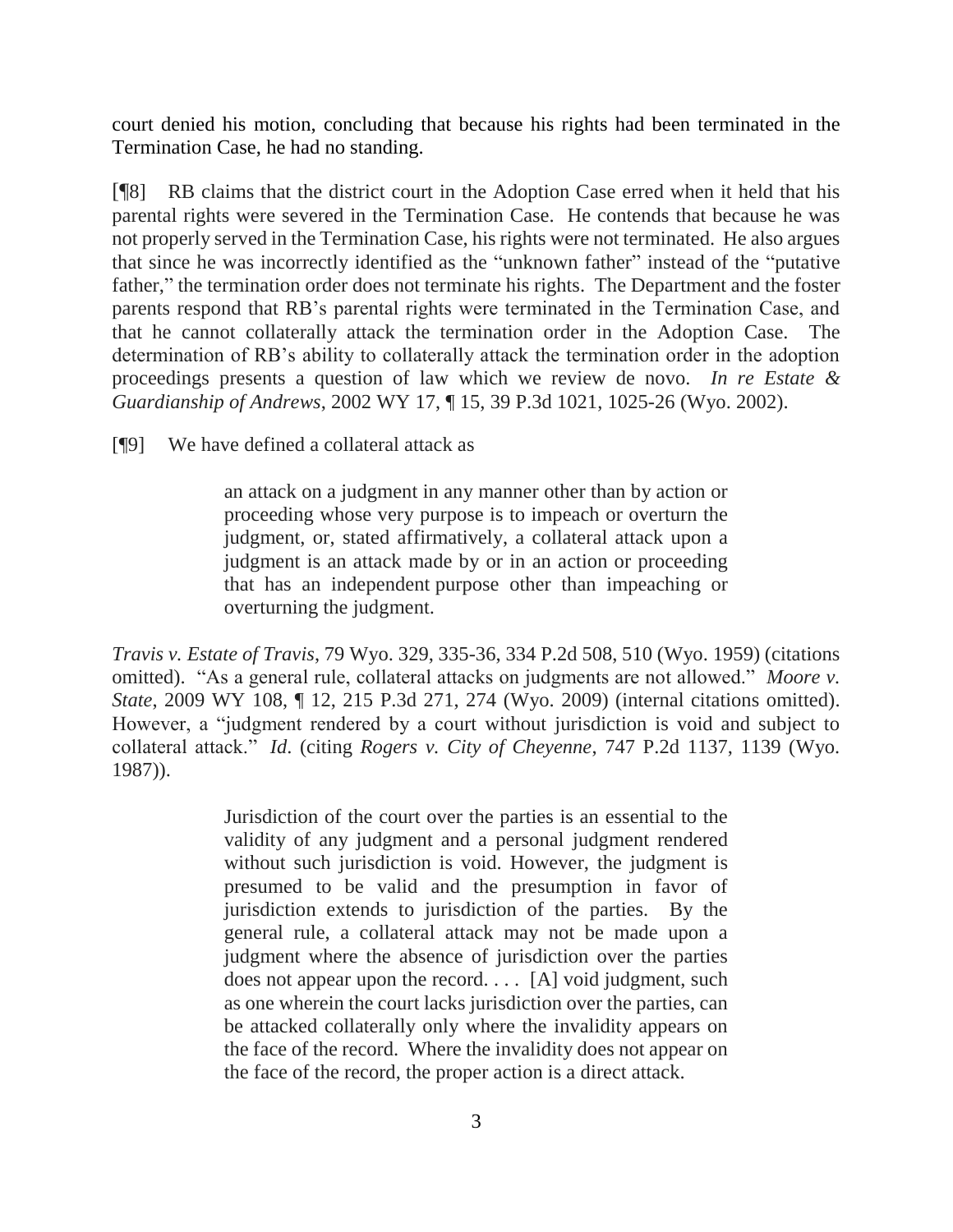*In re Estate & Guardianship of Andrews*, 2002 WY 17, ¶ 19, 39 P.3d at 1026 (quoting *Hume v. Ricketts*, 69 Wyo. 222, 228-29, 240 P.2d 881, 882-83 (Wyo. 1952)) (citations omitted). "[P]roper 'service of process is a necessary condition precedent to the acquisition of personal jurisdiction . . . .'" *Hoke v. Motel 6 Jackson*, 2006 WY 38, ¶ 22, 131 P.3d 369, 381 (Wyo. 2006) (internal citation omitted).

[¶10] In *Travis*, a probate action, the decedent's third wife and her son challenged the divorce decree terminating her marriage with the decedent. *Travis*, 79 Wyo. at 333-35, 334 P.2d at 509-10. They argued that the divorce decree had not properly been served and was therefore invalid. *Id*. at 334, 334 P.2d at 509. The probate court agreed, and entered judgment in favor of the former wife and son and adverse to Travis' two older sons from two prior marriages. *Id*. On appeal, the two older sons argued that the probate court improperly allowed a collateral attack upon the divorce decree. *Id*. at 335-36, 334 P.2d at 510. We examined whether the record on its face was sufficient to overcome the presumption of jurisdiction and concluded it was not. *Id*. We reversed, holding that the challenge to the divorce decree based upon inadequate service was an improper collateral attack that could not be raised in the probate action. *Id*. at 341-42, 334 P.2d at 512-13.

[¶11] Similarly, in this appeal of the Adoption Case, RB argues that he was improperly served in the Termination Case and therefore he had the right to appear in the Adoption Case. That argument is a collateral attack upon the order terminating parental rights. Thus, our review is limited both by legal standard—whether an absence of jurisdiction appears on the face of the record—and by the fact that, because this is not a direct appeal, we do not have the full record in the Termination Case before us. Nothing in the record we do have suggests that service by publication upon an unknown father was not proper at the time that it was completed. *See* Wyo. Stat. Ann. § 14-2-313 (LexisNexis 2017) (providing for service by publication to unknown parties to terminations of parental rights action), W.R.C.P. 4(e)(10) & 4(h) (2016 ed.). The court in the Termination Case therefore obtained jurisdiction over the parties. RB does not contend otherwise. He does not challenge the validity of the service by publication, and he does not dispute that, at the time of service, the father was unknown. RB argues instead that the district court lost jurisdiction over him when, prior to the entry of the termination order, he went from being an unknown father to either a "known father" or a "putative father."<sup>2</sup> Thus, he contends, the order terminating the rights of an unknown father does not apply to him.

 $\overline{\phantom{a}}$ 

<sup>2</sup> RB relies on the definition of "putative father" found in the adoption statutes, Wyo. Stat. Ann. § 1-22- 101(a)(iv) (LexisNexis 2017), of questionable application to termination proceedings. Further, RB's assertion of "putative father" status is at best disingenuous. RB never registered with the Putative Father Registry, as permitted by Wyo. Stat. Ann. § 1-22-117 (LexisNexis 2017), and he relinquished his rights to SSO's maternal grandparents on August 1, 2015.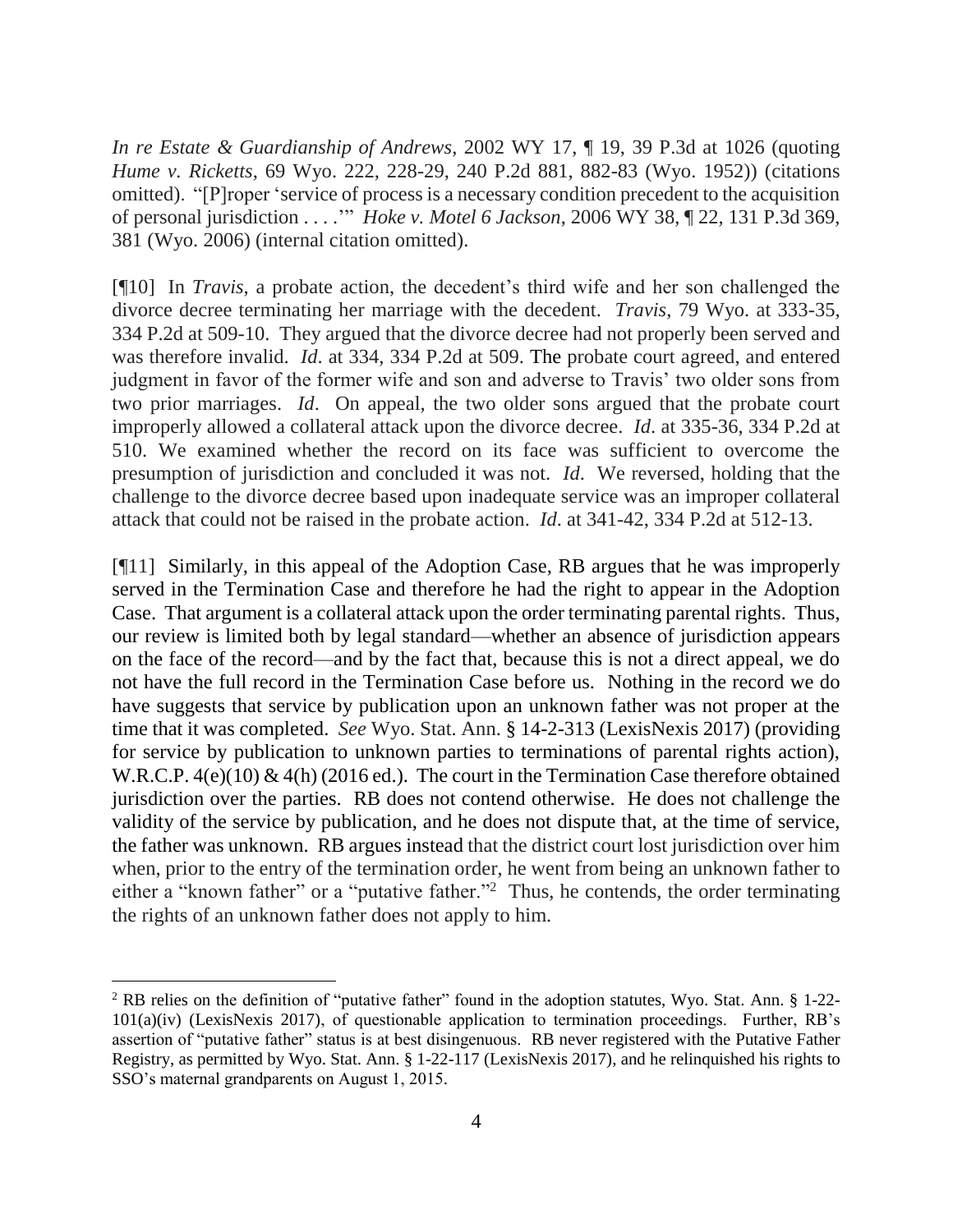[¶12] To determine whether RB may collaterally attack the termination order in the Adoption Case, we examine whether the record reveals an absence of jurisdiction on its face. *In re Estate & Guardianship of Andrews*, 2002 WY 17, ¶ 21, 39 P.3d at 1027; *Travis*, 79 Wyo. at 335, 334 P.2d at 510. As discussed above, RB does not dispute that the district court obtained jurisdiction over the parties after service by publication on the unknown father. We find nothing on the face of the termination order or the record available to us to indicate that the district court subsequently lost jurisdiction. On its face, the record before us does not reveal an absence of jurisdiction. Thus, RB's collateral attack on the termination order cannot be maintained in this Adoption Case. RB's remedy, if he had one, was in the Termination Case, which he failed to timely appeal or to challenge when he was given a second chance with the 120-day stay in the Adoption Case.<sup>3</sup>

[¶13] Having determined that RB cannot succeed in a collateral attack on the termination order, we turn to the question of whether he had standing to appear in the Adoption Case. RB claims that the district court failed to strictly construe Wyoming's adoption statutes in violation of his constitutional rights.<sup>4</sup> The Department and the foster parents argue that RB lacks standing to appeal the decree of adoption. We agree. The existence of standing is a legal question subject to de novo review. *Northern Laramie Range Found. v. Converse Cty. Bd. of Cty. Comm'rs*, 2012 WY 158, ¶ 22, 290 P.3d 1063, 1073 (Wyo. 2012). Standing requires "a legally protectible and tangible interest [to be] at stake in the litigation." *In re JW*, 2010 WY 28, ¶ 17, 226 P.3d 873, 877 (Wyo. 2010) (citation omitted).

l

<sup>&</sup>lt;sup>3</sup> The Department argues that "[b]y failing to take the opportunity provided by the adoption court to challenge the termination order, RB has waived his right to challenge the order now." Having found that a challenge to the termination order is an improper collateral attack, we do not address the waiver argument. However, we note that "the general rule [is] that it is necessary to question [the] jurisdiction of the court over the person at the earliest opportunity, failing in which the defense will be considered waived." *Matter of Adoption of MSVW*, 965 P.2d 1158, 1162 (Wyo. 1998) (citation omitted).

<sup>4</sup> We have held that in the termination of parental rights context, we must "keep in mind that the right to associate with one's family is fundamental and strictly scrutinize petitions to terminate a parent's rights to his or her children." *In re JW*, 2010 WY 28, ¶ 24, 226 P.3d 873, 880 (Wyo. 2010). However, there is a "clear distinction between a mere biological relationship and an actual relationship of parental responsibility." *Lehr v. Robertson*, 463 U.S. 248, 259-60, 103 S.Ct. 2985, 2992, 77 L.Ed.2d 614 (1983). Full due process protections arise, not from the "mere existence of a biological link," *Id*. at 261, 103 S.Ct. at 2993, but due to the familial relationship that "stems from the emotional attachments that derive from the intimacy of daily association, and from the role it plays in 'promot[ing] a way of life' through the instruction of children as well as from the fact of blood relationship." *Id*. at 261, 103 S.Ct. at 2993 (quoting *Smith v. Organization of Foster Families for Equality & Reform*, 431 U.S. 816, 844, 97 S.Ct. 2094, 2109- 10, 53 L.Ed.2d 14 (1977)). Thus, if a parent "grasps [the opportunity to develop a relationship with his child] and accepts some measure of responsibility for the child's future, he may enjoy the blessings of the parent-child relationship. . . . If he fails to do so, the Federal Constitution will not automatically compel a state to listen to his opinion of where the child's best interests lie." *Id*. at 262, 103 S.Ct. 2993-94.